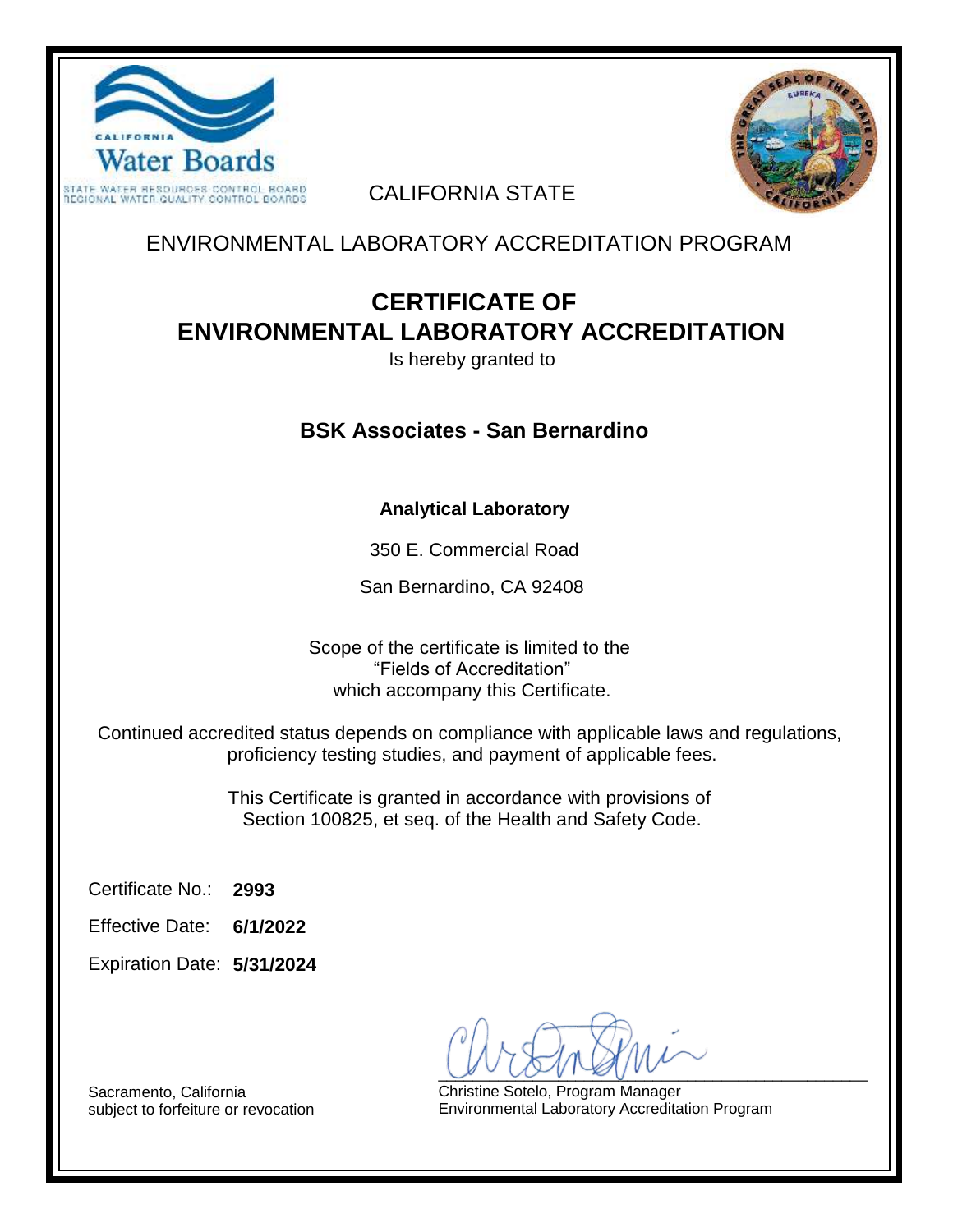

#### **CALIFORNIA STATE ENVIRONMENTAL LABORATORY ACCREDITATION PROGRAM Fields of Accreditation**



**BSK Associates - San Bernardino**

Analytical Laboratory San Bernardino, CA 92408 Phone: 9097962059

**Certificate Number: 2993 Expiration Date: 5/31/2024** 350 E. Commercial Road

| Field of Accreditation:101 - Microbiology of Drinking Water                                  |                                     |                             |  |  |  |
|----------------------------------------------------------------------------------------------|-------------------------------------|-----------------------------|--|--|--|
| 101.010<br>001                                                                               | Heterotrophic Bacteria              | SM 9215 B                   |  |  |  |
| 101.020<br>004                                                                               | <b>Total Coliform (Enumeration)</b> | SM 9221 B,C                 |  |  |  |
| 101.020<br>005                                                                               | Fecal Coliform (Enumeration)        | SM 9221 B,E                 |  |  |  |
| 101.020<br>006                                                                               | E. coli (Enumeration)               | SM 9221 B,F                 |  |  |  |
| 101.050<br>005                                                                               | Total Coliform P/A                  | SM 9223 B Colilert 18       |  |  |  |
| 101.050<br>006                                                                               | E. coli P/A                         | SM 9223 B Colilert 18       |  |  |  |
| 101.050<br>007                                                                               | <b>Total Coliform (Enumeration)</b> | <b>SM 9223 B Collert 18</b> |  |  |  |
| 101.050<br>008                                                                               | E. coli (Enumeration)               | SM 9223 B Colilert 18       |  |  |  |
| Field of Accreditation:102 - Inorganic Chemistry of Drinking Water                           |                                     |                             |  |  |  |
| 102.030<br>003                                                                               | Chloride                            | EPA 300.0                   |  |  |  |
| 102.030<br>005                                                                               | Fluoride                            | EPA 300.0                   |  |  |  |
| 102.030<br>006                                                                               | Nitrate (as N)                      | EPA 300.0                   |  |  |  |
| 102.030<br>007                                                                               | Nitrite (as N)                      | EPA 300.0                   |  |  |  |
| 102.030<br>008                                                                               | Phosphate, Ortho (as P)             | EPA 300.0                   |  |  |  |
| 102.030<br>009                                                                               | Sulfate (as SO4)                    | EPA 300.0                   |  |  |  |
| 102.095<br>001                                                                               | Turbidity                           | SM 2130 B-2001              |  |  |  |
| 102.130<br>001                                                                               | Specific Conductance                | SM 2510 B-1997              |  |  |  |
| 102.175<br>001                                                                               | Chlorine, Free                      | SM 4500-CI G-2000           |  |  |  |
| 102.175<br>002                                                                               | Chlorine, Total Residual            | SM 4500-CI G-2000           |  |  |  |
| 102.203<br>001                                                                               | Hydrogen Ion (pH)                   | SM 4500-H+ B-2000           |  |  |  |
| Field of Accreditation:107 - Microbiological Methods for Non-Potable Water and Sewage Sludge |                                     |                             |  |  |  |
| 107.001<br>001                                                                               | <b>Total Coliform (Enumeration)</b> | SM 9221 B, C-2006           |  |  |  |
| 107.001<br>002                                                                               | Fecal Coliform (Enumeration)        | SM 9221 C,E-2006            |  |  |  |
| 107.001<br>003                                                                               | E. coli (Enumeration)               | SM 9221 C,F-2006            |  |  |  |
| 107.015 001                                                                                  | E. coli (Enumeration)               | SM 9223 B-2004 Colilert 18  |  |  |  |
| Field of Accreditation:108 - Inorganic Constituents in Non-Potable Water                     |                                     |                             |  |  |  |
| 108.017 002                                                                                  | Chloride                            | EPA 300.0                   |  |  |  |
| 108.017<br>003                                                                               | Fluoride                            | EPA 300.0                   |  |  |  |
| 108.017<br>004                                                                               | Nitrate (as N)                      | EPA 300.0                   |  |  |  |
| 108.017<br>005                                                                               | Nitrate-Nitrite (as N)              | EPA 300.0                   |  |  |  |
| 108.017<br>006                                                                               | Nitrite (as N)                      | EPA 300.0                   |  |  |  |
| 108.017<br>007                                                                               | Phosphate, Ortho (as P)             | EPA 300.0                   |  |  |  |
| 108.017<br>008                                                                               | Sulfate (as SO4)                    | EPA 300.0                   |  |  |  |

As of 6/1/2022 , this list supersedes all previous lists for this certificate number. Customers: Please verify the current accreditation standing with the State. Page 1 of 2